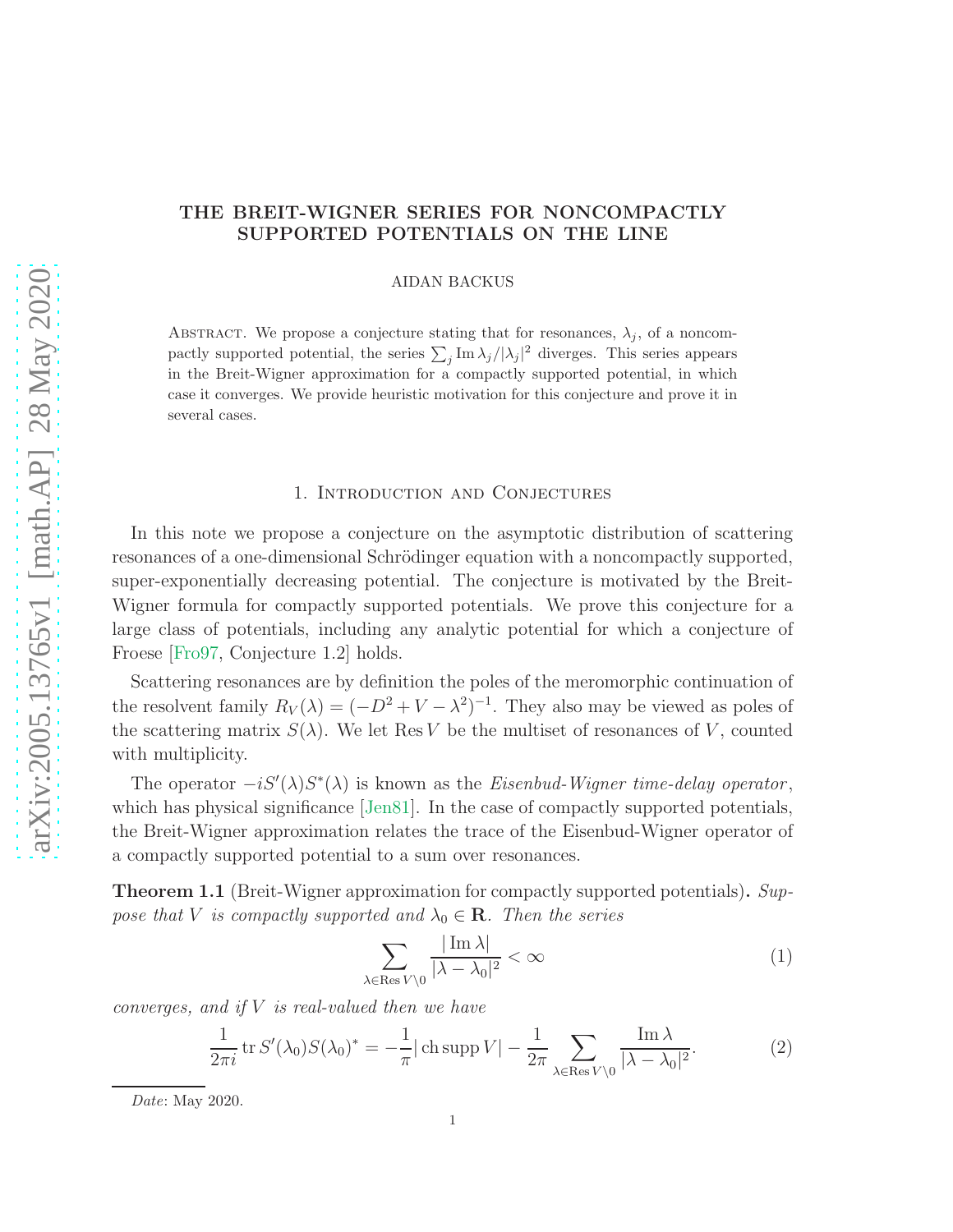### 2 AIDAN BACKUS

Here  $|\text{ch} \text{supp } V|$  is the length of the convex hull of supp V. For a proof, see [\[DZ19,](#page-8-2) Theorem 2.20] or [\[Bac20,](#page-8-3) Theorem 3.24]. For a higher-dimensional generalization, see [\[GMR89\]](#page-8-4), [\[PZ99](#page-9-0)] and [\[PZ01](#page-8-5)], or [\[BP03\]](#page-8-6).

**Definition 1.2.** The *Breit-Wigner series* of an arbitrary potential  $V$  is

$$
B(V) = -\sum_{\lambda \in \text{Res } V \setminus 0} \frac{\text{Im } \lambda}{|\lambda|^2}.
$$

By  $(1)$ ,  $B(V)$  converges if V is compactly supported.

The left-hand side,  $tr S'(\lambda)S^*(\lambda)$ , of the Breit-Wigner formula [\(2\)](#page-0-1) is a robust object that can be defined for a large class of decaying potentials V. Moreover,  $tr S'S^*$ depends continuously on V in any reasonable topology, and it is not really affected by the support of V as such. Meanwhile, the right-hand side of  $(2)$  has a term,  $| \text{ch supp } V |$ , which is infinite when  $V$  is not compactly supported, and an infinite series, so one can ask whether the right-hand side demonstrates a sort of "cancellation of infinities." Thus, it is natural to ask whether the convergence of the Breit-Wigner series [\(1\)](#page-0-0) still holds when *V* decays but is not compactly supported.

**Definition 1.3.** The potential V is *super-exponentially decreasing* if for every  $N \in \mathbb{N}$ ,  $|V(x)| \lesssim_N e^{-N|x|}.$ 

If  $V$  is a super-exponentially decreasing potential, then resonances may viewed as the zeroes of the determinant det $(1 + \sqrt{V}R_0\sqrt{|V|})$  [\[Fro97,](#page-8-0) §3], and so depend continuously on the behavior of  $V$  in compact sets. However, resonances may escape to infinity or otherwise be badly behaved globally. Therefore we cannot conclude that we can take the limit of the Breit-Wigner formula as the support becomes unbounded. Yet, heuristically, one would hope that the Breit-Wigner series of a super-exponentially decreasing potential is a limit of Breit-Wigner series of compactly supported approximations. Moreover, in view of the stability of the left-hand side, we expect that as  $|\operatorname{ch} \operatorname{supp} V| \to \infty$ ,  $B(V) \to \infty$  as well, to achieve the aforementioned "cancellation of infinities." Hence, we make the following bold conjecture.

<span id="page-1-0"></span>Conjecture 1.4. Let V be a super-exponentially decreasing potential. The Breit-Wigner series  $B(V)$  converges if and only if V is compactly supported.

The conjecture can be verified in some cases where resonances can be defined, yet the potential is not super-exponentially decreasing. An example is the Pöschl-Teller well,

$$
V(x) = -\frac{2}{\cosh^2(x)}.
$$

Its resonances are given by  $-i(n+2)$ ,  $n \in \mathbb{N}$  [\[cGKN16](#page-8-7)], and so  $B(V)$  diverges, yet V is not super-exponentially decreasing.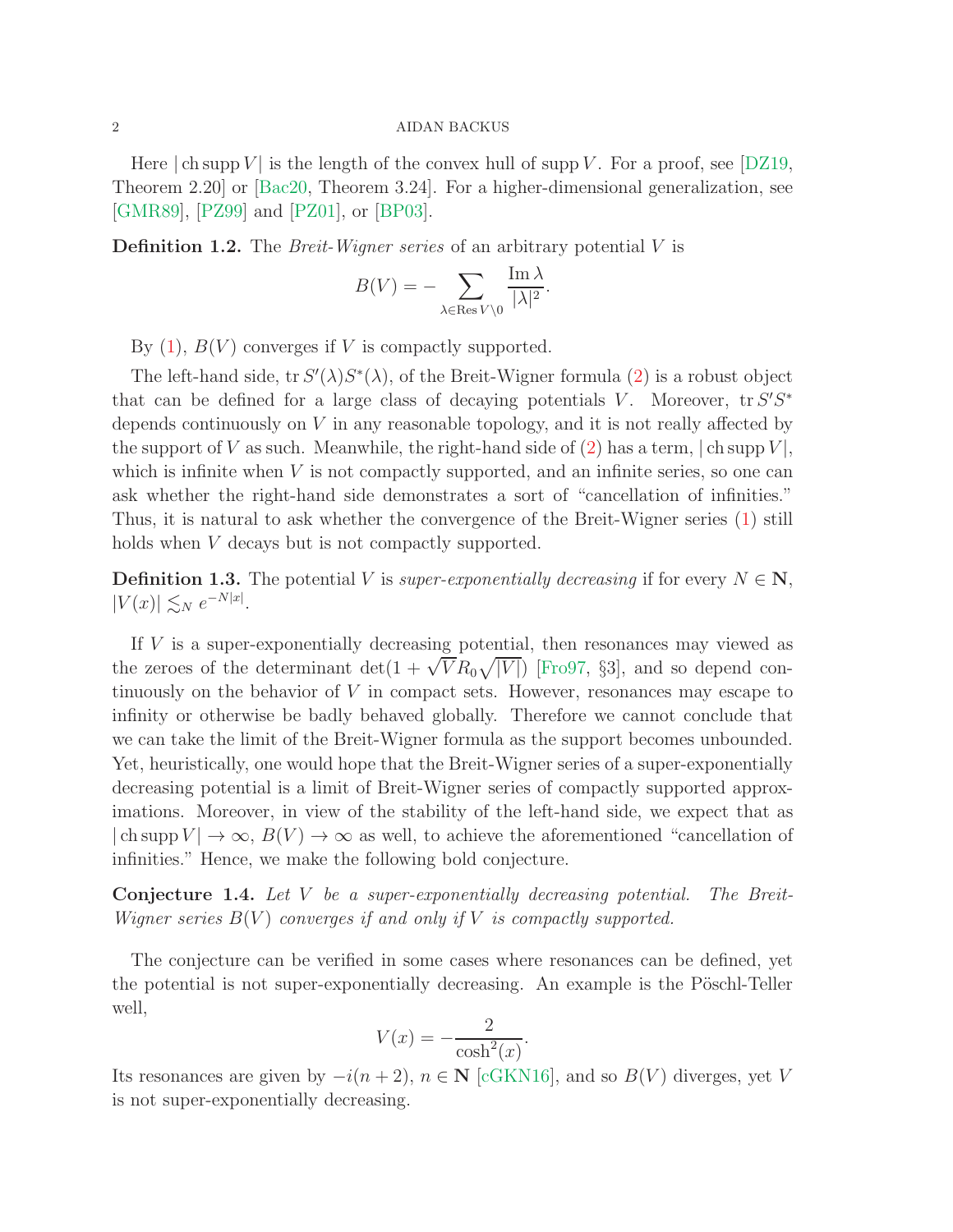The distribution of  $\text{Res } V$  is in general quite difficult to study. However, Froese made a conjecture [\[Fro97](#page-8-0), Conjecture 1.2] about the growth of the counting function of  $\text{Res } V$ , and proved that a large class of potentials, including Gaussians, satisfy his conjecture [\[Fro97](#page-8-0), Theorem 1.3].

To state Froese's conjecture, we assume that  $V$  is super-exponentially decreasing, so that its Fourier-Laplace transform  $\hat{V}$  is entire, and introduce the following new entire function.

**Definition 1.5.** Given a super-exponentially decreasing potential  $V$ , its Froese function  $F$  is given by

<span id="page-2-2"></span>
$$
F(z) = \widehat{V}(2z)\widehat{V}(-2z) + 1.
$$
\n(3)

We also recall the following classical definitions [\[Lev64,](#page-8-8) p. 52, p. 139].

**Definition 1.6.** Let f be an entire function of order  $\rho$  and normal type (that is, nonzero finite type). The *indicator function*  $h$  of  $f$  is given by

<span id="page-2-0"></span>
$$
h(\theta) = \limsup_{r \to \infty} \frac{\log |f(re^{i\theta})|}{r^{\rho}}.
$$
 (4)

<span id="page-2-1"></span>**Definition 1.7.** Let f be an entire function of order  $\rho$  and normal type. If there is a subset I of  $\{r : r > 0\}$  of density one such that for every  $\theta$ , the lim sup appearing in [\(4\)](#page-2-0) is actually a uniform limit as  $r \to \infty$  along I, then f is said to have *completely* regular growth.

Henceforth we let  $A(R, \theta, \varphi)$  denote the sector

$$
A(R, \theta, \varphi) = \{ re^{i\alpha} \in \mathbf{C} : r \le R \text{ and } \alpha \in [\theta, \varphi] \}.
$$

We let  $n(R, \theta, \varphi)$  denote the number of resonances in  $A(R, \theta, \varphi)$  and let  $N(R, \theta, \varphi)$ denote the number of zeroes of the Froese function F in  $A(R, \theta, \varphi)$ . We let  $n(R)$  =  $n(R, 0, 2\pi)$  and similarly for  $N(R)$ . With this background in place, we may recall Froese's conjecture.

**Conjecture 1.8** (Froese). Suppose that V is super-exponentially decreasing and  $\hat{V}$  has completely regular growth. Then in the lower-half plane  $C_$ , one has

$$
|n(R, \theta, \varphi) - N(R, \theta, \varphi)| = o(R^{\rho}).
$$
\n(5)

In view of Froese's conjecture, we formulate a weaker form of Conjecture [1.4](#page-1-0) as follows:

Conjecture 1.9. Suppose that V meets the hypotheses of Froese's conjecture and V is not compactly supported. Then either  $B(V)$  diverges, or V is a counterexample to Froese's conjecture.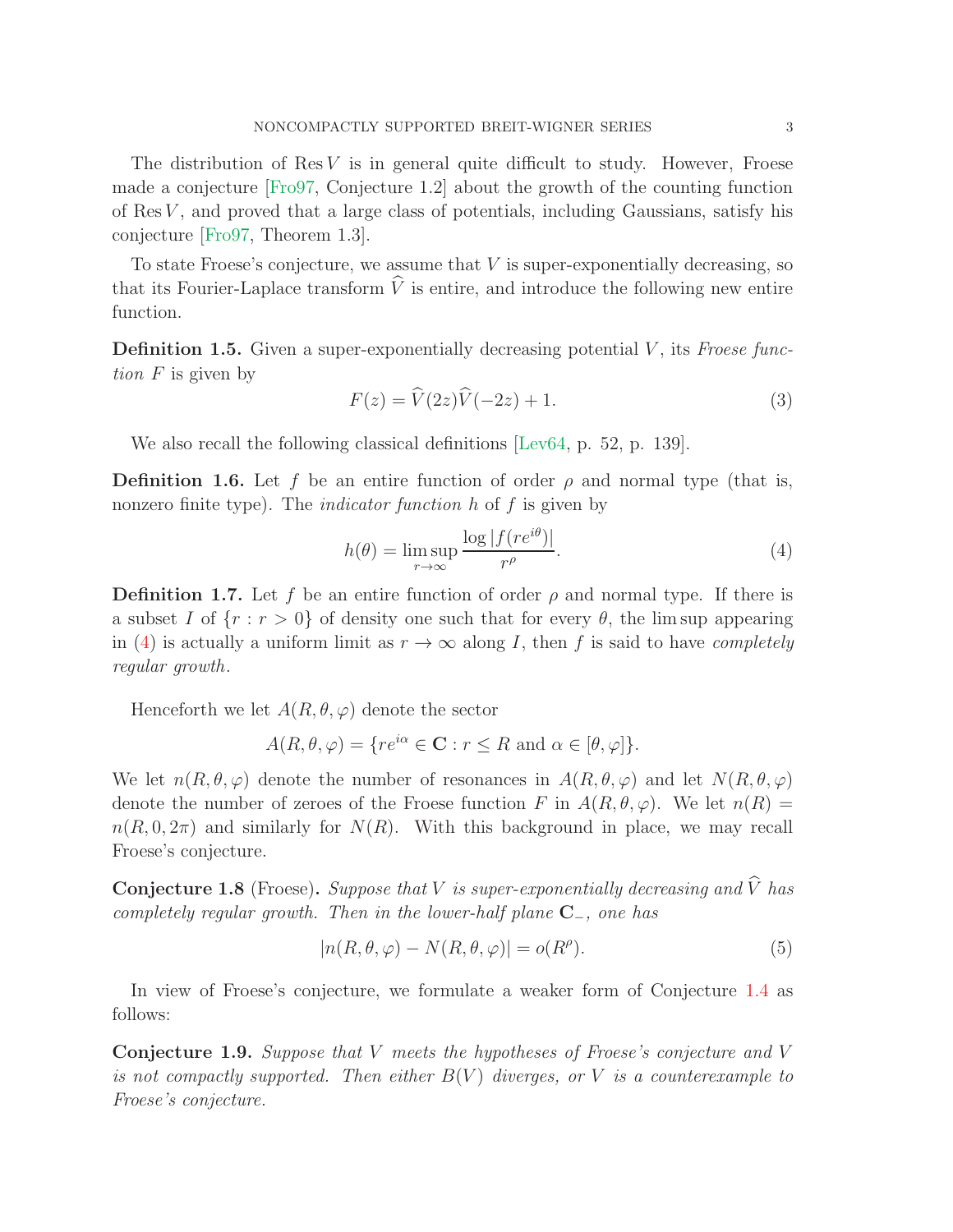### 4 AIDAN BACKUS

Froese's conjecture gives a linear lower bound on the resonance-counting function  $n$ (Proposition [1.11\)](#page-3-0), so either all resonances except for a zero-density set are contained in arbitrarily small sectors around **R**, or  $B(V)$  diverges (Lemma [3.2\)](#page-7-0). So, if  $B(V)$ converges and Froese's conjecture holds, then a positive-density set of resonances is contained in arbitrarily small sectors around R, a result that was already proven for compactly supported potentials by Zworski [\[Zwo87](#page-9-1)]. The method of complex scaling rules this possibility out if V is holomorphic in a conic neighborhood of  $\bf{R}$  [Sjö02, Corollary 12.14]. We show that certain unnatural hypotheses on the monotone, nonnegative function

<span id="page-3-2"></span>
$$
s(\theta, \varphi) = h'(\varphi) - h'(\theta) + \rho^2 \int_{\theta}^{\varphi} h(\alpha) \, d\alpha,\tag{6}
$$

where h is the indicator function of  $F$ , will also rule out this possibility (Theorem [1.10\)](#page-3-1).

<span id="page-3-1"></span>**Theorem 1.10.** Suppose that V meets the hypotheses and conclusion of Froese's conjecture. If V is noncompactly supported, then the Breit-Wigner series  $B(V)$  will diverge provided that any one of the following criteria are true:

- <span id="page-3-5"></span><span id="page-3-4"></span>(1) The set of resonances of V contained in arbitrarily small sectors around  $\bf{R}$  is of zero density.
- <span id="page-3-3"></span>(2) V is holomorphic in a conic neighborhood of  $\mathbf R$ .
- <span id="page-3-6"></span>(3) There are  $\theta \leq \varphi$  such that  $0, \pi \notin [\theta, \varphi]$  and  $s(\theta, \varphi) \neq 0$ .
- (4) There is a  $k \in \{0,1\}$  and  $a \theta > k\pi$  such that  $s(k\pi, \theta)$  exists.

Here s is given by [\(6\)](#page-3-2), and Case [3](#page-3-3) includes the possibility that  $s(\theta, \varphi)$  does not exist. We prove Theorem [1.10](#page-3-1) in Section [3.](#page-7-1)

In Section [2,](#page-4-0) we recall properties of the Froese function  $F$  and prove the following proposition, which will be used in Section [3](#page-7-1) and may be of independent interest:

<span id="page-3-0"></span>Proposition 1.11. Suppose that V meets the hypotheses and conclusion of Froese's conjecture. Let  $\rho$  denote the order of  $\hat{V}$ . If V is not identically zero, then as  $r \to \infty$ ,  $n(r) \gtrsim r^{\rho} \geq r.$ 

**Notation.** We will write  $f \leq g$  to mean that there is a constant  $C > 0$  such that for every x such that |x| is large enough,  $f(x) \leq Cg(x)$ . We write  $f \sim g$  to mean  $g \lesssim f \lesssim g$ , and use a subscript  $\lesssim_y$  to mean that C is allowed to depend on y.

Given a fixed set  $I \subseteq \{r : r > 0\}$  of density one, which will always be the set I that appears in Definition [1.7,](#page-2-1) we write  $f \approx g$  to mean that  $f(r)/g(r) \to 1$  as  $r \to \infty$  along I (and uniformly in all other variables). We write  $f \approx 0$  to mean that  $f \to 0$ , the limit taken along I.

We write  $f'(x \pm 0)$  to mean the left (-) and right (+) derivatives of a semidifferentiable function f. We write  $x_+$  to mean max $(x, 0)$ .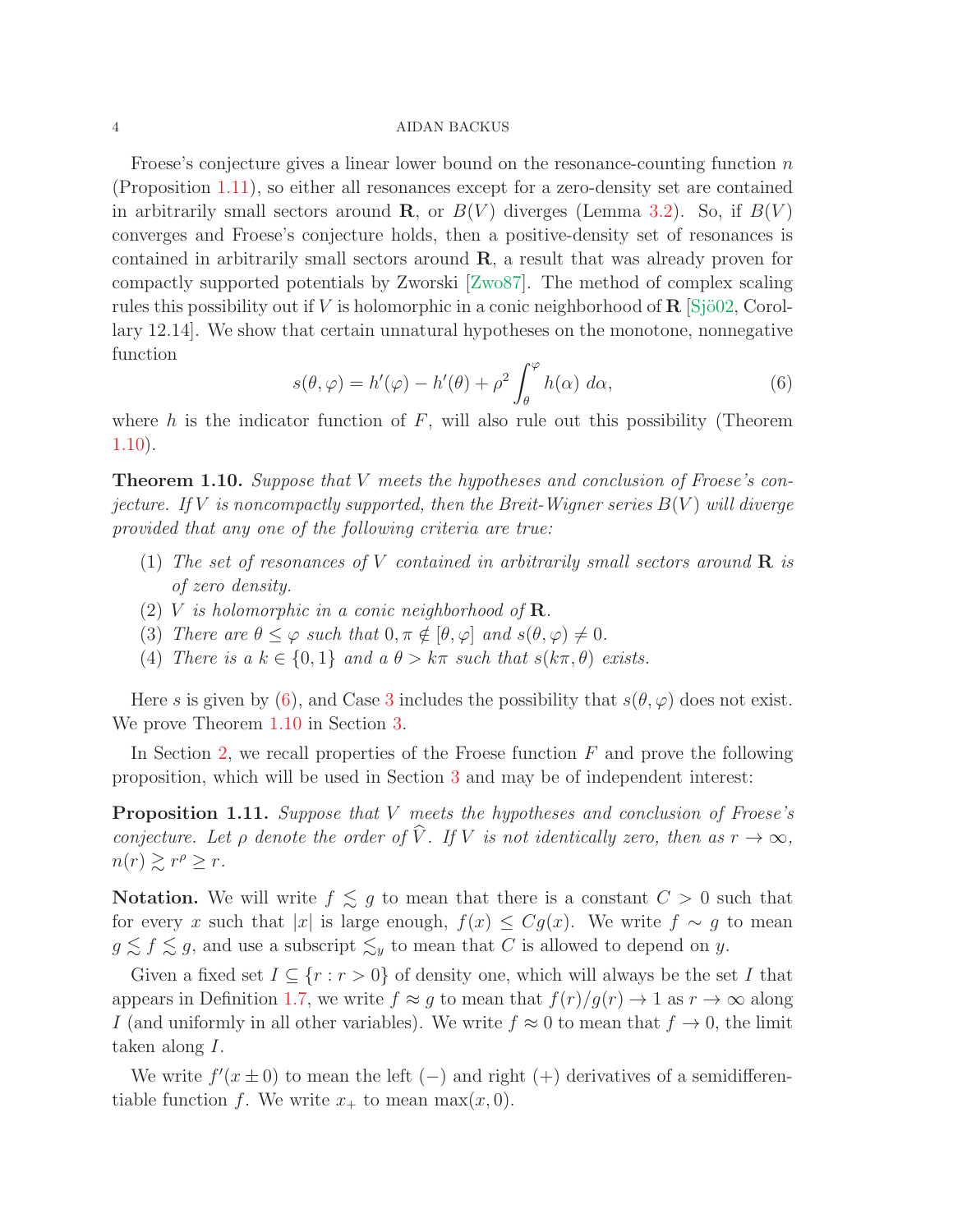Acknowledgements. I would like to thank Maciej Zworski for introducing me to scattering theory and for many helpful discussions; in particular, he suggested that Froese's conjecture could be used to prove certain cases of the main conjecture.

<span id="page-4-0"></span>I also gratefully acknowledge partial support by the National Science Foundation under the grant DMS-1500852.

### 2. Linear growth of resonances

The following properties of the Froese function  $F$  follow from its definition  $(3)$  and the assumption that  $\hat{V}$  is an entire function of completely regular growth:

- (1) F has completely regular growth.
- (2) The order of F is  $\rho$ .
- (3) For every  $z \in \mathbf{C}$ ,  $F(z) = F(-z)$ .

Let h be the indicator function of F, and let s be given by  $(6)$ . We recall a characterization of s [\[Lev64,](#page-8-8) Theorem III.3].

<span id="page-4-1"></span>**Theorem 2.1.** If  $\widehat{V}$  is an entire function of completely regular growth, then there is a countable, possibly empty, exceptional set  $Z$  of angles such that:

(1) If  $\theta, \varphi \in [0, 2\pi] \setminus Z$ , then  $s(\theta, \varphi) = 2\pi\rho \lim_{r \to \infty}$  $N(r, \theta, \varphi)$  $\frac{\rho(\rho)}{r^{\rho}}$ . (2)  $\theta \in Z$  if and only if  $h'(\theta - 0) \neq h'(\theta + 0)$ .

Note that h is semidifferentiable, hence continuous. Moreover,  $s(\theta, \cdot)$  is increasing and nonnegative for any  $\theta$ , and dually,  $s(\cdot, \varphi)$  is decreasing and nonnegative for any  $\varphi$ . If  $\theta, \varphi \notin Z$ , then  $s(\theta, \varphi)$  must exist.

We adopt the convention that if  $\theta \notin Z$  then  $s(\theta, \cdot)$  is right-continuous, viz.

$$
s(\theta, \varphi) = h'(\varphi + 0) - h'(\theta) + \rho^2 \int_{\theta}^{\varphi} h(\alpha) \, d\alpha.
$$

Thus  $s(\theta, \cdot)$  is defined and right-continuous on all of  $[0, 2\pi]$ .

<span id="page-4-2"></span>**Lemma 2.2.** If  $\hat{V}$  is an entire function of completely regular growth,  $\beta < \theta$ , and  $\beta \notin \mathbb{Z}$ , then the following are equivalent:

- (1)  $s(\beta, \cdot)$  has a jump discontinuity at  $\theta$ .
- (2)  $s(\beta, \cdot)$  is not continuous at  $\theta$ .
- (3)  $\theta \in Z$ .

*Proof.* First observe that since  $s(\beta, \cdot)$  is monotone, all discontinuities are jump discontinuities.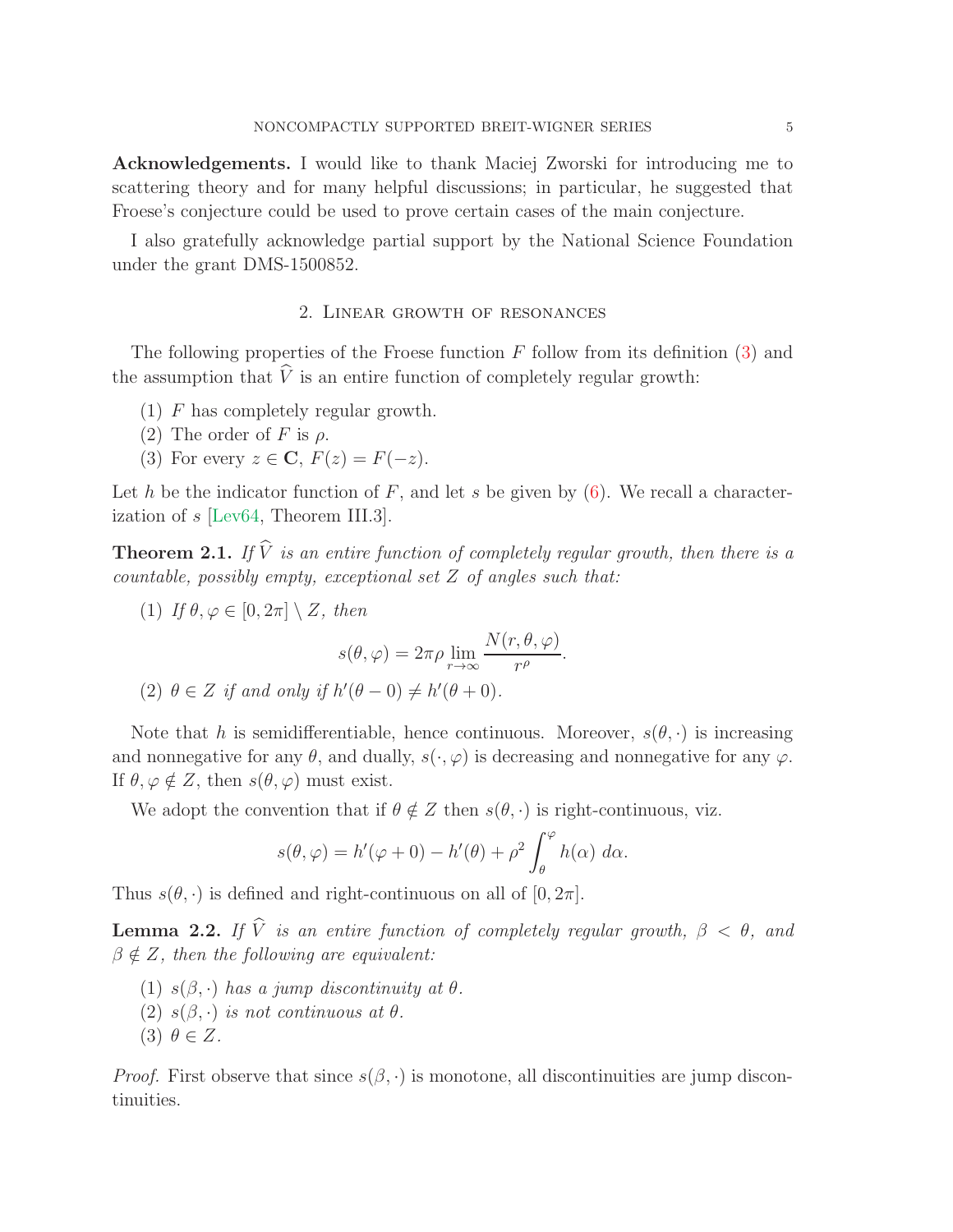Suppose that  $s(\beta, \cdot)$  is continuous at  $\theta$ . Thus

$$
\lim_{\delta \to 0} s(\theta - \delta, \theta + \delta) = \lim_{\delta \to 0} s(\beta, \theta + \delta) - s(\beta, \theta - \delta) = 0,
$$

the limit taken along  $\delta > 0$  such that  $\theta - \delta \notin Z$ . Yet

$$
s(\theta - \delta, \theta + \delta) = h'(\theta - \delta) - h'(\theta + \delta) + \rho^2 \int_{\theta - \delta}^{\theta + \delta} h(\alpha) \, d\alpha,
$$

and taking the limit of both sides as  $\delta \to 0$  we see that  $h'(\theta - 0) = h'(\theta + 0)$ , so  $\theta \notin Z$ .

Conversely, if  $s(\beta, \cdot)$  has a jump discontinuity at  $\theta$  then

$$
0 < \lim_{\varepsilon \to 0} s(\beta, \theta) - s(\beta, \theta - \varepsilon) = h'(\theta + 0) - h'(\theta - 0)
$$

so  $\theta \in Z$ .

<span id="page-5-0"></span>**Lemma 2.3.** If  $\widehat{V}$  is an entire function of completely regular growth and either  $s(\theta, \varphi)$ is nonzero or  $\theta \in Z$ , then

$$
N(r, \theta, \varphi) \sim r^{\rho}.
$$

*Proof.* This follows immediately from Theorem [2.1](#page-4-1) if  $\theta \notin Z$  and  $s(\theta, \cdot)$  is continuous at  $\varphi$ . So suppose otherwise.

If  $\theta \in \mathbb{Z}$ , then let  $\beta < \theta$ ,  $\beta \notin \mathbb{Z}$ . Then by Lemma [2.2,](#page-4-2)  $s(\beta, \cdot)$  has a jump discontinuity at  $\theta$ , say by  $\eta > 0$ . For every  $\varepsilon > 0$  small enough,

$$
s(\theta - \varepsilon, \varphi) = s(\beta, \varphi) - s(\beta, \theta - \varepsilon) \ge s(\beta, \theta) - s(\beta, \theta - \varepsilon) \ge \eta.
$$

Thus

$$
N(r, \theta - \varepsilon, \varphi) \ge \frac{\eta}{\rho} r^{\rho}
$$

if r is large enough, uniformly in  $\varepsilon$ . Since

$$
A(r, \theta, \varphi) = \bigcap_{\varepsilon > 0} A(r, \theta - \varepsilon, \varphi)
$$

is a closed sector, it follows that

$$
N(r, \theta, \varphi) \ge \frac{\eta}{\rho} r^{\rho}
$$

if r is large enough. This proves the lemma in the case  $\theta \in \mathbb{Z}$ .

Thus we may assume that  $\theta \notin Z$  and  $s(\theta, \cdot)$  is discontinuous at  $\varphi$ . If this happens, choose  $\varphi' > \varphi$  such that  $\varphi' - \varphi$  is small and  $\varphi' \notin Z$ . Then

$$
s(\theta, \varphi') \ge s(\theta, \varphi) > 0,
$$

<span id="page-5-1"></span>so by Theorem [2.1,](#page-4-1)  $N(r, \theta, \varphi') \sim r^{\rho}$  uniformly in  $\varphi'$ , again proving the lemma.  $\square$ **Lemma 2.4.** If  $\hat{V}$  is an entire function of completely regular growth, then  $h \geq 0$ .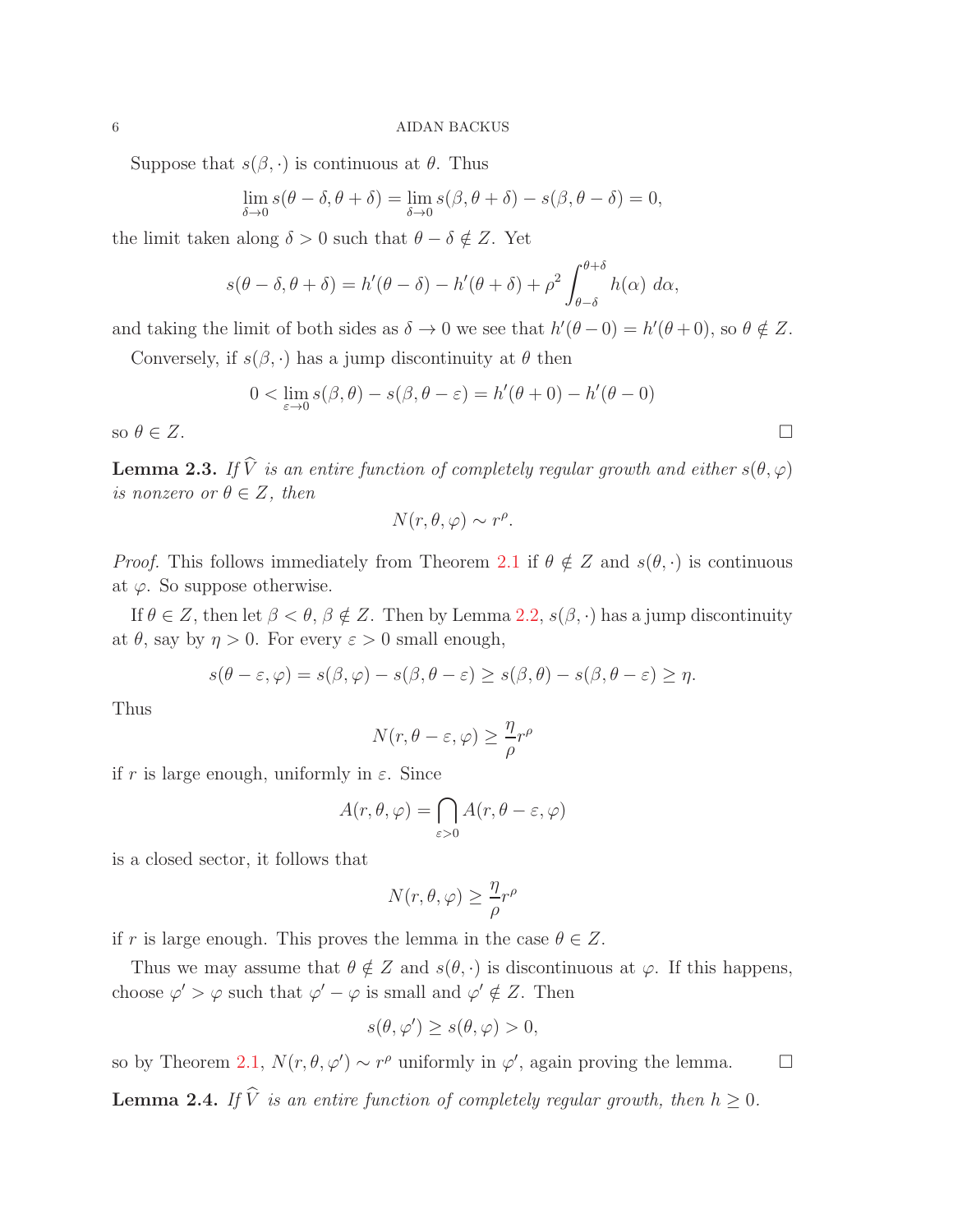*Proof.* Let H be the indicator function of  $\hat{V}$ . Since  $\hat{V}$  has completely regular growth,

$$
\log|\widehat{V}(re^{i\theta})| \approx H(\theta)r^{\rho}.
$$

Moreover, if T is any continuous function and  $f \approx g$  then  $T(f) \approx T(g)$ , so  $|\hat{V}(re^{i\theta})| \approx$  $\exp(r^{\rho}H(\theta))$  and hence

$$
|F(re^{i\theta})| \approx 1 + \exp(2^{\rho}r^{\rho}(H(\theta) + H(\pi + \theta))).
$$

Therefore

$$
\log|F(re^{i\theta})| \approx \begin{cases} 0 & \text{if } H(\theta) + H(\pi + \theta) < 0 \\ \log 2 & \text{if } H(\theta) + H(\pi + \theta) = 0 \\ 2^{\rho}r^{\rho}(H(\theta) + H(\pi + \theta)) & \text{else} \end{cases}
$$

so

$$
h(\theta) = 2^{\rho} (H(\theta) + H(\pi + \theta))_{+} \ge 0,
$$

which completes the proof.  $\Box$ 

*Proof of Proposition [1.11.](#page-3-0)* We first remark that  $\rho \geq 1$ , a consequence of the Paley-Wiener-Schwartz theorem. Indeed, if V is compactly supported, then  $\rho = 1$ ; otherwise, either  $\rho > 1$  or the type of V is 0; the latter is excluded by Definition [1.7.](#page-2-1)

By Froese's conjecture and Lemma [2.3,](#page-5-0) it suffices to show that either  $\pi \in \mathbb{Z}$  or there is an angle  $\theta \in [\pi, 2\pi]$  such that  $s(\pi, \theta)$  is nonzero.

To do this, we first show that  $s(0, \cdot)$  is not identically zero. Suppose that it is. Then

$$
h'(\varphi) = h'(\theta) + \rho^2 \int_{\varphi}^{\theta} h(\alpha) \, d\alpha,
$$

yet h is continuous and  $\theta$  is fixed, so  $h' \in C^1$  and so  $h^{(2)} = -\rho^2 h$ , so there are constants  $c_{\pm}$  such that

$$
h(\varphi) = c_+ e^{i\rho\varphi} + c_- e^{-i\rho\varphi}.
$$

Since  $F$  has completely regular growth,  $F$  is of normal type, so  $h$  is not identically zero. Since h is real-valued, this implies that h has a simple zero in  $(0, 2\pi)$ . Therefore h is not nonnegative, contradicting Lemma [2.4.](#page-5-1)

So either  $0 \in Z$  or there is an angle  $\theta \in [0, 2\pi]$  such that either  $s(0, \theta) \neq 0$ . Using the reflection symmetry  $F(z) = F(-z)$ , either  $\pi \in Z$  or we may replace  $\theta$  with a  $\theta \in [\pi, 2\pi]$  such that  $s(\pi, \theta) \neq 0$ , if necessary.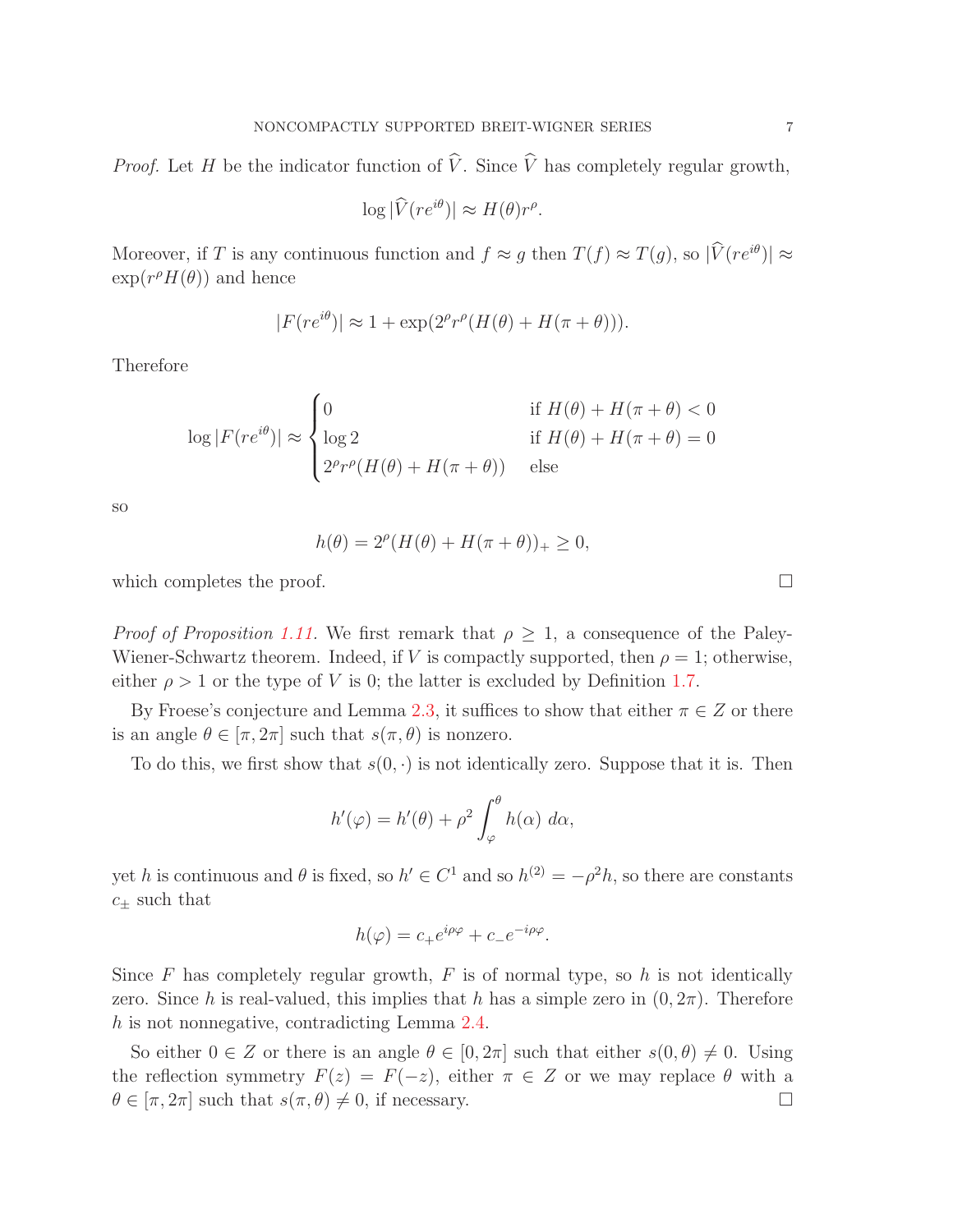#### <span id="page-7-1"></span>8 AIDAN BACKUS

### 3. DIVERGENCE OF  $B(V)$

Assume that V is noncompactly supported; we are ready to prove that  $B(V)$  diverges. We recall that there were four sufficient conditions to check; any one would imply that  $B(V)$  diverges. But Case [2](#page-3-4) reduces to Case [1:](#page-3-5) if V is holomorphic in a conic neighborhood of R, then there are only finitely many resonances in a conic neighborhood of  $\mathbf{R}$  [Sjö02, Corollary 12.14].

Similarly, Case [4](#page-3-6) reduces to Case [1:](#page-3-5) if  $s(k\pi, \theta)$  exists, then h is differentiable at  $k\pi$ , so  $k\pi \notin Z$ ; then Lemma [2.2](#page-4-2) implies that if  $\beta < k\pi$  then  $s(\beta, \cdot)$  is continuous at  $k\pi$  and hence

$$
\lim_{\varepsilon \to 0} \lim_{r \to \infty} \frac{N(r, k\pi - \varepsilon, k\pi + \varepsilon)}{r^{\rho}} = \frac{1}{2\pi \rho} \lim_{\varepsilon \to 0} s(k\pi - \varepsilon, k\pi + \varepsilon) = 0,
$$

by Theorem [2.1.](#page-4-1) Since  $N(r) \sim r^{\rho}$  by Proposition [1.11,](#page-3-0) this implies Case [1.](#page-3-5)

**Lemma 3.1.** All but finitely many resonances of V are in the lower-half plane  $C_-\$ .

Proof. This is well-known, but we sketch the proof; see [\[Fro97](#page-8-0), §3] or [\[Bac20,](#page-8-3) Lemma 3.23] for the details. Let  $\mathcal{B}^1(\mathcal{H})$  denote the trace class of  $\mathcal{H} = L^2(\text{supp }V)$ . Choosing an appropriate branch of  $\sqrt{\cdot}$ , we may identify resonances with the zeroes of the function

$$
D(\lambda) = \det(1 + \sqrt{V}R_0(\lambda)\sqrt{|V|}),
$$

which is holomorphic in the upper-half plane  $C_+$  since  $\sqrt{V}R_0\sqrt{|V|}$  is holomorphic  $\mathbb{C}_+ \to \mathcal{B}^1(\mathcal{H})$ . Moreover,  $D(\lambda) \to 1$  as  $\lambda \to \infty$  along any ray in  $\mathbb{C}_+$ , so there are only finitely many zeroes of D in  $\mathbf{C}_+$ .

Therefore we may replace  $B(V)$  with a sum over only the resonances in C<sub>−</sub> without affecting its convergence properties, so that all summands in  $B(V)$  are positive.

<span id="page-7-0"></span>**Lemma 3.2.** Suppose that  $\pi < \theta \leq \varphi < 2\pi$ . If  $n(r, \theta, \varphi) \geq r$ , then  $B(V)$  diverges.

*Proof.* Let  $k_j = n(j, \theta, \varphi)$ , so that  $k_j \gtrsim j$ . Let Res<sup>\*</sup> V be the set of resonances  $re^{i\xi}$  such that  $\theta \leq \xi \leq \varphi$ . Then

$$
B(V) \ge -\sum_{\substack{\lambda \in \text{Res}^* V \\ \lambda \neq 0}} \frac{\text{Im}\,\lambda}{|\lambda|^2} \ge \min(-\sin\theta, -\sin\varphi) \sum_{\substack{\lambda \in \text{Res}^* V \\ \lambda \in \text{Res}^* V}} \frac{1}{|\lambda|}
$$

$$
\gtrsim_{\theta,\varphi} \sum_{j=0}^{\infty} \sum_{\substack{\lambda \in \text{Res}^* V \\ |\lambda| \in [j,j+1)}} \frac{1}{j+1} = \sum_{j=0}^{\infty} \frac{k_{j+1} - k_j}{j+1}.
$$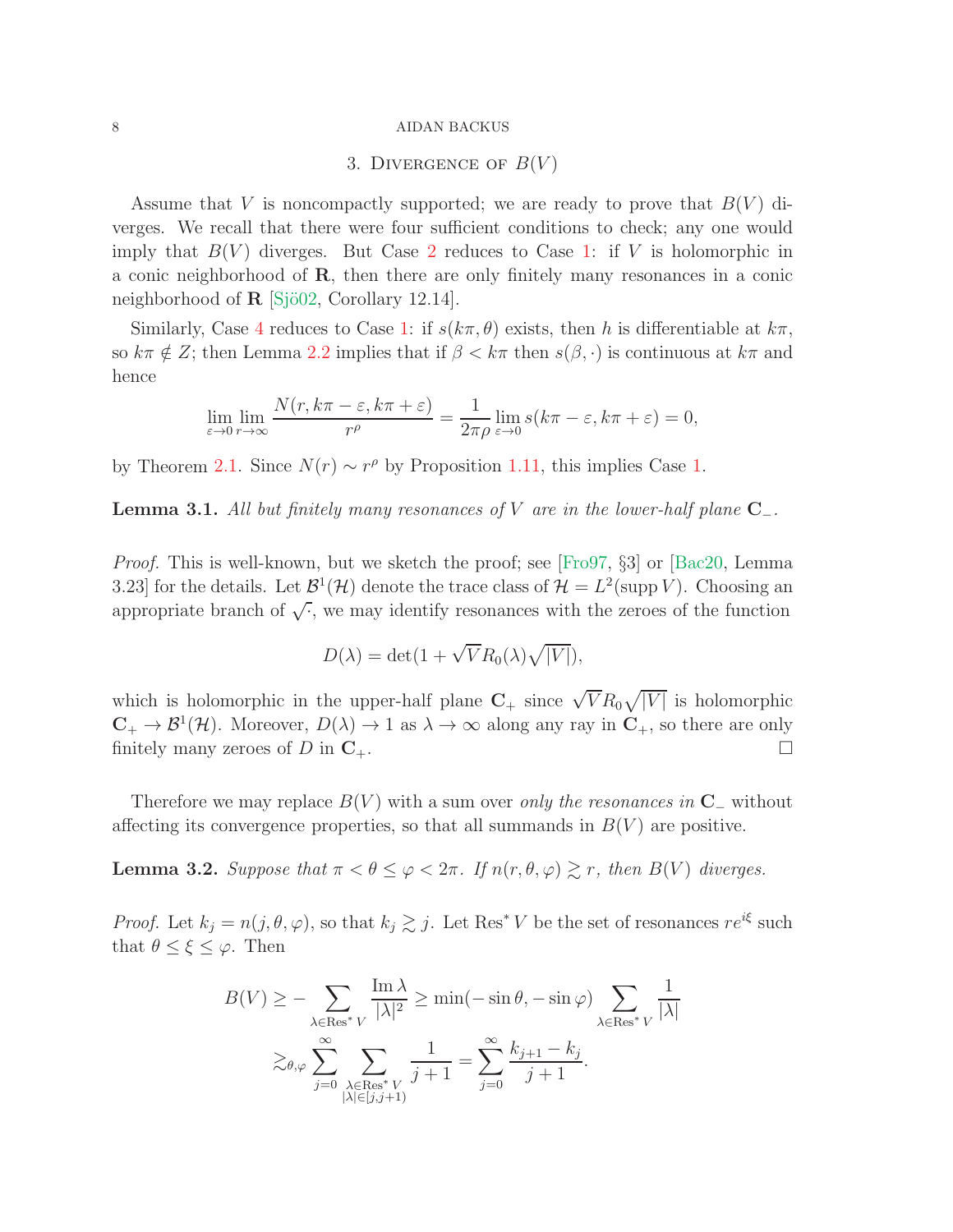Summing by parts,

$$
\sum_{j=0}^{J} \frac{k_{j+1} - k_j}{j+1} = \frac{k_{J+1}}{J+1} - \sum_{j=1}^{J} k_j \left( \frac{1}{j+1} - \frac{1}{j} \right)
$$

$$
= \frac{k_{J+1}}{J+1} + \sum_{j=1}^{J} \frac{k_j}{j+j^2} \gtrsim 1 + \sum_{j=1}^{J} \frac{1}{j}
$$

which  $\rightarrow \infty$  as  $J \rightarrow \infty$ .

In Case [1,](#page-3-5) the resonances  $\lambda$  furnished by Proposition [1.11](#page-3-0) will satisfy  $-\sin \arg \lambda > \delta$ for some sufficiently small  $\delta > 0$ , so by Lemma [3.2,](#page-7-0)  $B(V)$  diverges.

Finally, we prove Case [3.](#page-3-3) By reflection, we can assume that  $\pi < \theta \leq \varphi < 2\pi$ . By Lemma [2.3,](#page-5-0) Froese's conjecture, and Proposition [1.11,](#page-3-0)

$$
n(r, \theta, \varphi) \sim N(r, \theta, \varphi) \gtrsim r.
$$

Thus Lemma [3.2](#page-7-0) completes the proof of Theorem [1.10.](#page-3-1)

## **REFERENCES**

<span id="page-8-8"></span><span id="page-8-7"></span><span id="page-8-6"></span><span id="page-8-5"></span><span id="page-8-4"></span><span id="page-8-3"></span><span id="page-8-2"></span><span id="page-8-1"></span><span id="page-8-0"></span>

| $\left[\text{Bac20}\right]$ | A. Backus. "A conjecture on the resonances of a non-compactly supported                   |
|-----------------------------|-------------------------------------------------------------------------------------------|
|                             | potential". Bachelor's thesis. UC Berkeley, 2020. URL: https://ocf.io/abackus/thesis.pdf. |
| [BP03]                      | V. Bruneau and V. Petkov. "Meromorphic continuation of the spectral                       |
|                             | shift function". Duke Mathematical Journal 116.3 (2003), 389–430.                         |
| [cGKN16]                    | D. Çevik, M. Gadella, Ş. Kuru, and J. Negro. "Resonances and antibound                    |
|                             | states for the PschlTeller potential: Ladder operators and SUSY partners".                |
|                             | Physics Letters A 380.18-19 (2016), 16001609. DOI: 10.1016/j.physleta.2016.03.003.        |
| [DZ19]                      | S. Dyatlov and M. Zworski. <i>Mathematical Theory of Scattering Resonances</i> .          |
|                             | Graduate Studies in Mathematics. American Mathematical Society, 2019.                     |
|                             | URL: http://math.mit.edu/~dyatlov/res/res_final.pdf.                                      |
| [Fe 97]                     | R. Froese. "Asymptotic distribution of resonances in one dimension". Jour-                |
|                             | nal of Differential Equations 137.2 (1997), $251-272$ .                                   |
| [GMR89]                     | C. Gérard, A. Martinez, and D. Robert. "Breit-Wigner formulas for the                     |
|                             | scattering phase and the total scattering cross-section in the semi-classical             |
|                             | limit". Communications in Mathematical Physics 121.2 (1989), 323–336.                     |
| $\left[$ Jen $\frac{81}{ }$ | A. Jensen. "Time-delay in potential scattering theory. Some "geometric"                   |
|                             | results". Communications in Mathematical Physics 82.3 (1981), 435–456.                    |
| [Lev64]                     | B.I.A. Levin. Distribution of Zeros of Entire Functions. Translations of                  |
|                             | Mathematical Monographs. American Mathematical Society, 1964.                             |
| $[$ PZ01 $]$                | V. Petkov and M. Zworski. "Semi-classical estimates on the scattering                     |
|                             | determinant". Annales Henri Poincaré. Vol. 2. 4. Springer. 2001, 675–711.                 |